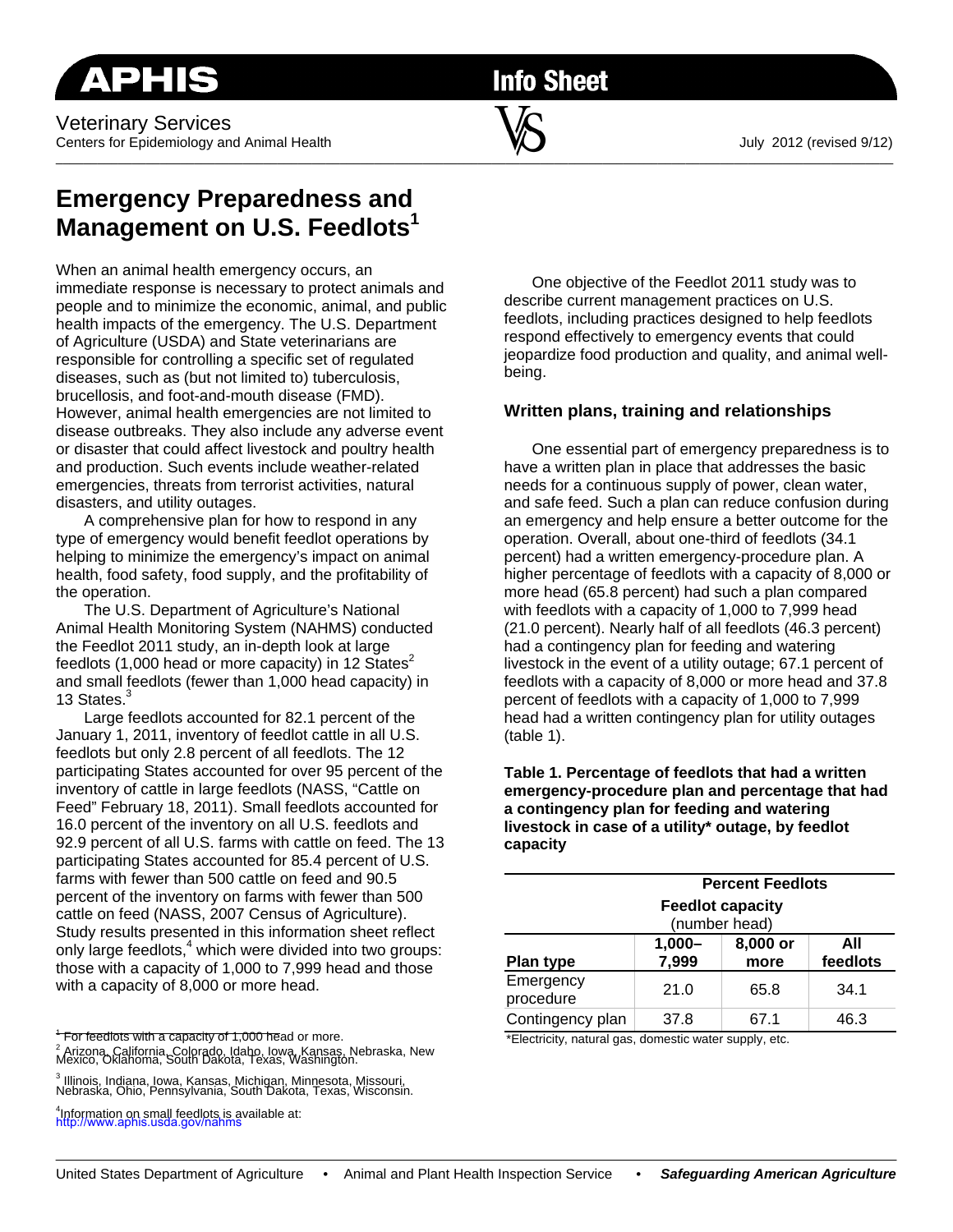Training workers in food security, terrorism threats, or recognizing potential terrorist activities, as well as maintaining an active working relationship with local emergency management officials are other important components of emergency preparedness. Overall, during the previous 3 years nearly half of feedlots (48.2 percent) had someone from the operation attend an educational meeting regarding food security, terrorism threats, or the recognition of potential terrorist activities and actions. A higher percentage of feedlots with a capacity of 8,000 or more head (64.3 percent) than feedlots with a capacity of 1,000 to 7,999 head (41.5 percent) had someone attend such educational meetings. Nearly all feedlots (88.5 percent) encouraged employees or others to report what they considered unusual circumstances or activities, and about half of operations (48.4 percent) had active working relationships with local county or regional emergency management officials. Feedlots with a capacity of 8,000 or more head were more likely to have such relationships than feedlots with a capacity of 1,000 to 7,999 head (70.3 and 39.3 percent, of operations respectively).

**Table 2. Percentage of feedlots by type of training/relationships for handling emergency situations, and by feedlot capacity** 

|                                              | <b>Percent Feedlots</b><br><b>Feedlot capacity</b><br>(number head) |                  |                   |
|----------------------------------------------|---------------------------------------------------------------------|------------------|-------------------|
| Training/relation-<br>ships                  | $1,000 -$<br>7,999                                                  | 8,000 or<br>more | ΑIΙ<br>operations |
| Attended<br>educational meeting              | 41.5                                                                | 64.3             | 48.2              |
| Reporting unusual<br>activities              | 85.1                                                                | 96.6             | 88.5              |
| Working relationship<br>with local officials | 39.3                                                                | 70.3             | 48.4              |

## **Sustainability**

A contingency feed supply is another important component of an emergency management plan. This supply should be adequate enough to ensure that cattle get basic nutrition for an extended period in case acquiring additional feed is not possible. Overall, nearly half of feedlots (44.4 percent) had an average of 60 or more days of feed available for basic nutrition, while more than a third (35.8 percent) had an average supply of less than 15 days. Five of 10 feedlots with a capacity of 1,000 to 7,999 head (52.6 percent) had a feed supply that would last 60 days or more, while only 24.3 percent of large feedlots with a capacity of 8,000 or more head had a supply that would last 60 days or more (figure 1).

**Figure 1. Percentage of feedlots by average number of days feed on the premises would provide cattle basic nutrition if acquiring additional feed was not possible, and by operation capacity**



Similarly, it is important to have a backup power source to maintain critical operations, such as pumping water, for an extended period of time during a utility outage or lack of fuel availability. Overall, nearly twothirds of feedlots (60.1 percent) had a power-generation capacity of 15 or more days on average; feedlots with a capacity of 1,000 to 7,999 head were more likely to have 15 days or more of power-generation capacity (67.3 percent) than feedlots with a capacity of 8,000 or more head (42.3 percent) [figure 2].

**Figure 2. Percentage of feedlots by average number of days facility could generate enough power to maintain critical operations such as water and feed delivery, and by feedlot capacity**